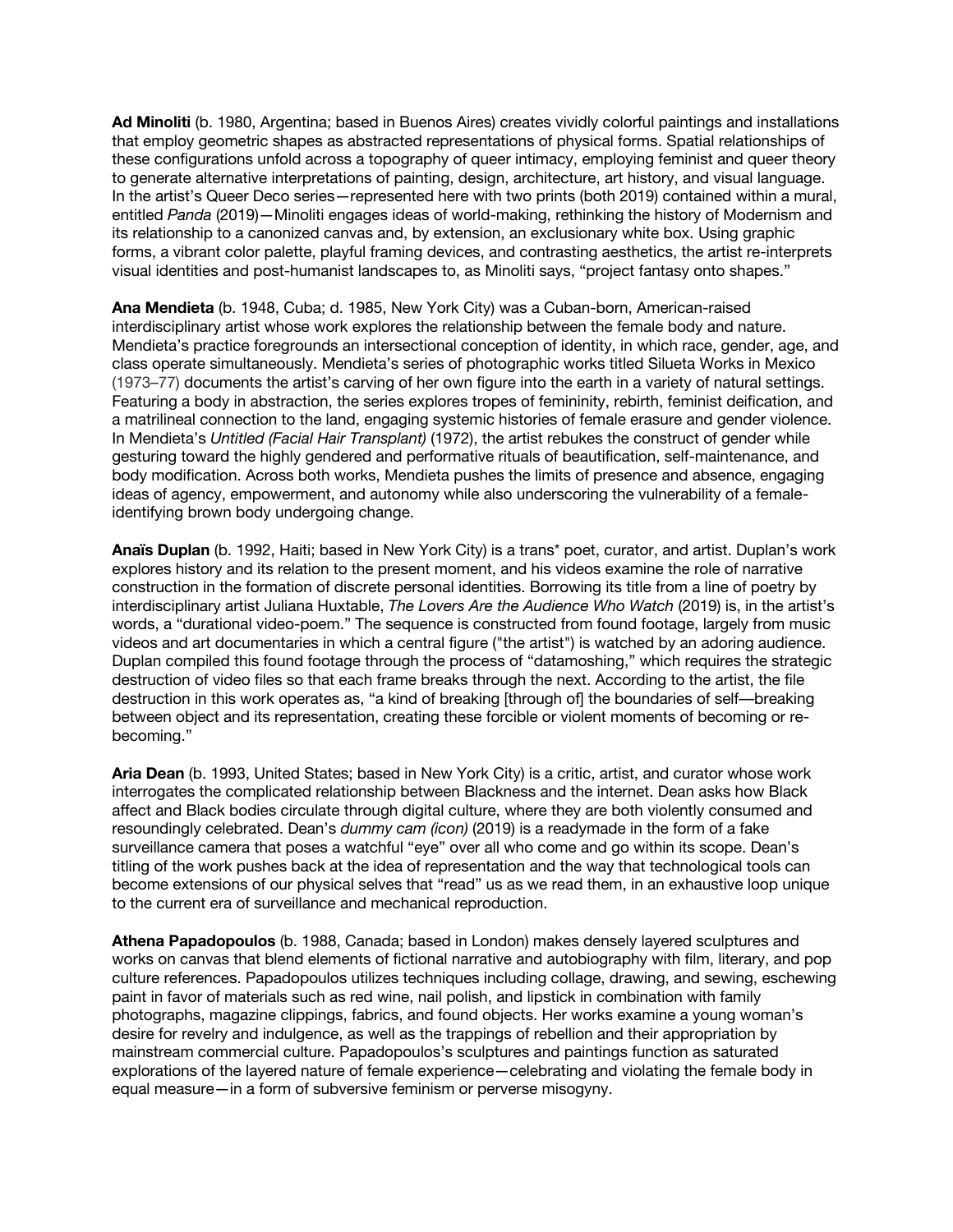**Caspar Heinemann** (b. 1994, United Kingdom; based in London and Berlin) is an artist, writer, and poet whose research interests include mythologies, critical mysticism, experimental poetics, countercultural aesthetics, and queer biosemiotics. The sound piece included here—a poem written in Heinemann's signature free-form avant-garde style and spoken by the artist—alludes to his lived experience as, in the artist's words, a "transexual-identified transexual" whose biggest flaw is his "masochistic attachment to the possibility of really any subculture that will have [him]." Equal parts touching, confessional, and irreverent, *Study for a Study of Final Things* (2020) examines trans selfhood within our heteronormative society, dreaming of radical change "before the sun explodes."

**Clotilde Jiménez** (b. 1990, United States; based in Mexico City) interrogates the borderlines of race, gender, and sexuality through his own intersectional lens as a Black Hispanic queer male. Jiménez constantly reconstructs his subjects and playfully mashes up, inverts, and complicates gender signifiers, such that sumo wrestlers wear high heels and male-presenting bodies sport voluptuous breasts. These depictions question the performance of gender identity and the hybridity of identity, creating new subjects that are oblivious to society's gender norms and new discourses that imagine the post-gender queer body as a material site for new meaning.

**Diamond Stingily** (b. 1990, United States; based in New York City) explores memory and identity through a practice that often revolves around the framework of childhood, particularly Black girlhood. Having grown up frequenting her mother's hair salon in West Chicago, Stingily uses braids as an exploration of the politics of Black women's hair, the histories and aesthetics of Black beauty, and how they have been both celebrated and exploited over time. Within Stingily's practice, complex strands of critique and engagement come together—an entanglement of questions tied to surveillance and movement, structures of power, the insidiousness of institutionalized violence, and the modes of protection enacted by Black women as a means of building a collective future. As Stingily says, "I think there's a gaze with Black people, where people are watching us and wondering what's our next move."

**E. Jane** (b. 1990, United States; based in Philadelphia) is a conceptual artist and musician whose work incorporates digital images, video, text, performance, sculpture, installation, and sound design. Inspired by Black liberation and womanist praxis, E. Jane's work explores safety, futurity, and subjugated bodies in popular culture and networked media. A central facet of the artist's practice lies in their performance persona, MHYSA, an underground pop star for the cyber resistance. MHYSA operates both in E. Jane's *Lavendra/Recovery* (2015–ongoing), an iterative multimedia installation, and out in the world with the wide-release of their music, which E. Jane considers a work of art in and of itself. For the work *Maxine* (2020), E. Jane honors Maxine Waters, the Black female American politician serving as the US Representative for California's 43rd congressional district who chaired the Congressional Black Caucus from 1997 to 1999. Waters, an enduring advocate against police brutality spanning decades, was a prominent voice in the 1992 LA uprising in response to the beating of Rodney King.

**Hannah Black** (b. 1981, United Kingdom; based in New York City) explores a wide variety of themes, including communism, feminism, Afro-Pessimist theory, and pop music—often through an autobiographical lens—culminating in video, text, and performances. For the video *My Bodies* (2014), Black started with a Google image search for CEOs, using the results to create what feels like a slideshow depicting suited corporate figures overlaid with music samples from Black female pop music stars, such as Rihanna, Beyoncé, and Aaliyah. The second part of the video is a poem presented in title cards that appear over images of subterranean caves. Positing the possibility of reincarnation, the poem starts, "If you die with your arms around a red skinned dog / bathed in the light of your laptop," and postulates, "If you came back . . . would you have the body of a woman again? Or a woman of color?" Black describes the work as "a critique of the white-feminist conception of the body, the heritage from the '60s and '70s which involves the affirmation of white nudity, displaying the agency of white naked bodies." By juxtaposing disparate representations of authority, Black's piece pushes the viewer to consider agency, visibility, and power.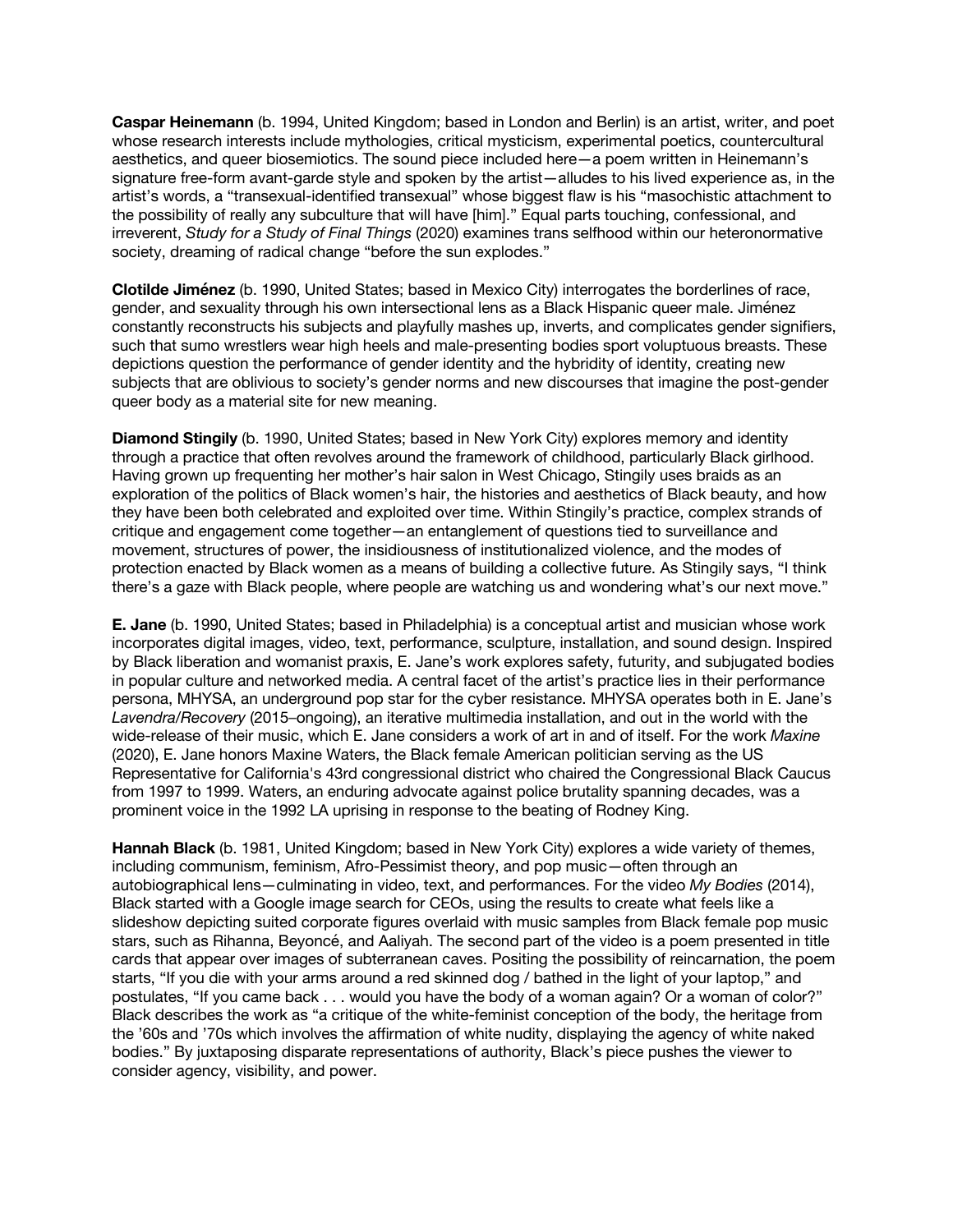**Imran Perretta** (b. 1988, United Kingdom; based in London) addresses biopower, marginality, and the construction of cultural histories through sound, performance, poetry, and moving image. Perretta's video *brother to brother* (2017) is based on the artist's personal experience of being searched by a customs officer at a London airport upon returning home from a residency in Bangladesh. Using two distinct modes, the work presents the sovereign gaze of power and the hyper surveillance of the Middle Eastern or South Asian brown male body within an imperialist conception of the nation state. The first principal space in the video is a place of detention, interrogation, and close observation, featuring the artist perched on a tiny stool, naked and hooded, in an institutionally lit, pale green room permeated by an ominous droning soundscape. This stark and harrowing setting closely resembles press images of prisoner torture and abuse in the Abu Ghraib prison during the early stages of the Iraq War, a time that coincided with the artist's coming of age as an adolescent. The second space depicted in the work features drone footage lifted from tourist material with an overlay of poetic text, interspersed with intermittent sightings of the hooded figure of the artist in soft focus. This sequence highlights the onesided perspective of military drone technology; although panoramic in its scope, the footage is only for the benefit of the powers that be, becoming a weaponized imperial eye of sorts. As Perretta says, "I am most dedicated to challenging the nation state and the way in which it oppresses its most marginal citizens. I am one of them, so my interest is not so much 'subject matter' but 'subjectivity,' and how it is articulated politically."

**Jessica Vaughn** (b. 1983, United States; based in New York City) reconsiders the language and legacy of the Duchampian "readymade" by bringing new imagination to found materials in her sculptural and installation-based practice. Vaughn's *After Willis (rubbed, used and moved) #012* (2022), part of an ongoing series, repurposes seats from the Chicago Transit Authority. By presenting them in a grid affixed to the wall, the artist challenges their original function and disorients the viewer. The work's title refers to the superintendent of the Chicago public school system in the 1950s and 1960s, Benjamin C. Willis. An avid supporter of the "neighborhood school," Willis enabled the overcrowding of segregated Black public schools on the city's South Side. In 1961, he approved a plan that permitted students to transfer to schools in different neighborhoods, but did not provide transportation, creating an automatic barrier for most Black pupils. Vaughn's presentation evokes the violence layered into ordinary objects, underscoring how everyday sites of movement and exchange are raced and classed.

**Judy Chicago** (b. 1939, United States; based in Belen, New Mexico) has been a pioneering force in feminist art for six decades. In her role as an art educator in the late 1960s, she realized that existing college art curricula were entirely shaped by male artists and developed the first feminist art program in the United States, first in 1970 at California State College, Fresno, and then at the California Institute of the Arts, Valencia, in 1971. This new curricula provided opportunities for students to read women writers, explore the work of women artists, and make art about female subjectivity based on group consciousness-raising sessions. As an artist, Chicago's multidisciplinary practice, spanning painting, textile arts, sculpture, installation, and performance, celebrates the multiplicity of female identity. In 1968, after an apprenticeship with a pyrotechnics company, Chicago began working with fireworks and flares in site-specific interventions titled *Atmospheres* that attempted to transform and soften the landscape, introducing a feminine impulse into the environment at a time when the southern California art scene was almost entirely male-dominated. These feminized environmental works stand in stark contrast to artworks from the Land Art movement made by male artists, such as Robert Smithson's *Spiral Jetty* (1970), that literally gouge into the earth, colonizing it as creative "open space." Collaborative firework performances followed, like those captured in *Smoke Bodies* (1972), featuring painted female bodies and matching colored smoke plumes set against the stark Californian desert landscape. Chicago's sister work in this exhibition, *Immolation* (1972), also from the 1971–72 Women and Smoke series, focuses on the recreation of early women-centered activities, like the kindling of fire or the worship of goddess figures.

**Lorna Simpson** (b. 1960, United States; based in Brooklyn) is a photographer and multimedia artist whose career spans four decades. Simpson's work conceptually traverses gender, sexuality, race, agency, and representation. Employing visual and linguistic repetition as an architecture and a strategy within her work, the artist often pairs words and images in dynamic combinations, establishing mutually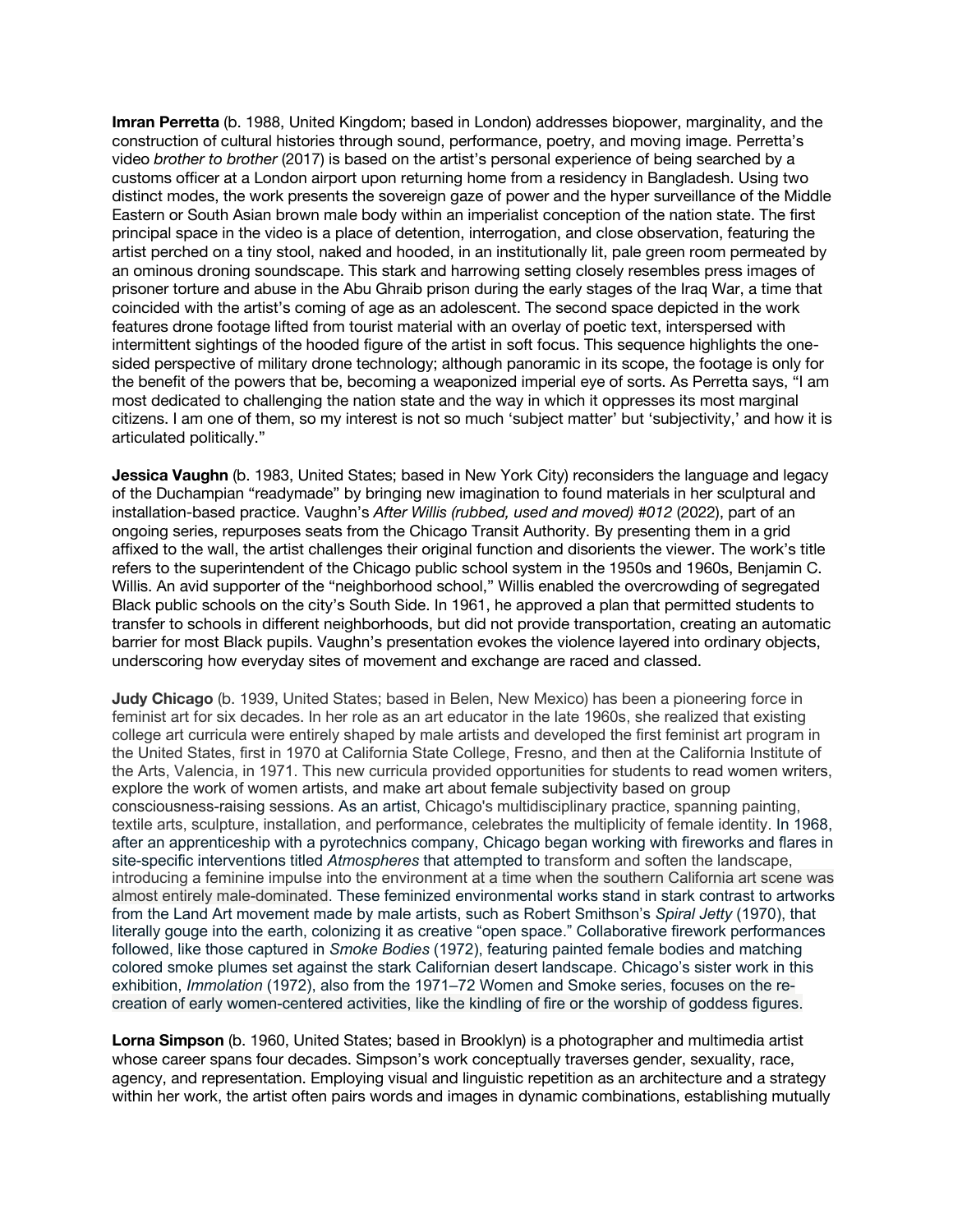synergistic and dissonant relationships, as well as newly proposed counternarratives. In *Gestures/Reenactments* (1985), Simpson features six unique gestures performed by a male-presenting body whose face is just beyond the frame. Positioned beneath the images are seven poetic refrains that can be read in any order, variation, and tone to a dense multitude of interpretations. The texts propose movement, style, and gesture as a gendered signifier of kinship and inheritance ("sometimes Sam stands like his mother") as well as that which can be donned, projected, and performed as fantasy alterego or racialized avatar ("and on Saturday when Calvin pretended / that he was that famous football player / he could get into any club or / anywhere he wanted").

**Lubaina Himid CBE** (b. 1954, Tanzania; based in Lancashire, United Kingdom) is an artist, curator, and educator who creates drawings, paintings, sculptures, and textiles. As a pioneer of the British Black Arts Movement in the 1980s and 1990s, Himid has been challenging and undermining patriarchal systems while championing marginalized histories for over three decades. Her works critique colonial history, racism, and institutional invisibility and often celebrate the creativity and resourcefulness of Black people, and in particular, Black women. Frequently focusing on the minutiae of daily life, Himid's works are often vibrantly colored, graphic, and lush with references from history painting to eighteenth-century British satirical cartoons. While Himid's practice is grounded in painting, the artist also makes sculptures that resemble theatrical set design pieces, such as *Harriet Tubman* (1995*)* on display in this exhibition. These sculptures interrogate the invisibility of people of color in art and the media and highlight the cultural contributions of Black subjects in the United Kingdom and the wider African diaspora. Here, the pioneering efforts of the Black abolitionist and political activist Harriet Tubman (1822–1913) are celebrated in a joyous wooden sculpture that calls attention to the heroine's contribution to American history, having freed over three hundred enslaved people using the network of antislavery activists and safe houses known as the Underground Railroad.

**Lynn Hershman Leeson** (b. 1941, United States; based in San Francisco) is an artist and filmmaker whose pioneering use of technological media continually tests the boundaries between real and virtual identities and questions gender, identity politics, and selfhood. For her best-known work (included here), Hershman Leeson inhabited an alternative persona for five years (1973–78). The fictional Roberta Breitmore led her "real life" in "real time," complete with a bank account and driver's license, and had her own history, voice, posture, style of dress, personality, and neuroses. Heavily made-up and wearing a wig and glasses, Breitmore would go out and meet people through personal ads, see a therapist, and interview for jobs. *Roberta Construction Chart #1* (1975)—an intimate, ghoulish diagrammed photograph of Breitmore's face and torso—shows how to make Breitmore up with Revlon "Peach Blush" cheek color, "Date Mate" scarlet lipstick, and a "\$7.98 three-piece dress." This work portrays the human subject fabricated through regulatory registration, institutional structures, and digital media, blurring the line between fact and fiction and revealing how appearances can deceive. In the artist's second work in the exhibition, *Home Front* (1993-2011), completed one year after the first reality television program aired on MTV, the viewer peers through the bay window of a dollhouse-size home to watch a video of the house's residents, an unhappily married couple, arguing over the stereotypical division of labor in a heterosexual marriage (i.e., breadwinner husband and stay-at-home mother). The narrative arc of the video culminates in an act of domestic violence, forcing the viewer to become a voyeur or participant in this spectacle as well as to question gender roles and the safety of the marital home.

**Mary Kelly** (b. 1941, United States; based in Los Angeles) is a conceptual artist, feminist, educator, and writer whose large-scale narrative installations and theoretical writings address questions of sexuality, identity, and historical memory. The work in this exhibition, *Beirut, 1970* (2017), is from her series of compressed-lint renderings of letters she received from friends in the early 1970s. The title references Kelly's time in Beirut, when she was heavily ensconced in leftist intellectual circles and read revolutionary French philosophy by the likes of Jean-Paul Sartre, whose name is referenced in this "lint letter" alongside that of his wife, the feminist writer Simone de Beauvoir. Probing the concept of "women's work," Kelly uses her laundry room as her matrix and lint from her clothes dryer as her medium. The lint becomes the artist's pigment and acts as a fleeting reminder of the never-ending rhythms of women's domestic labor. The legibility of these handwritten letters is not of paramount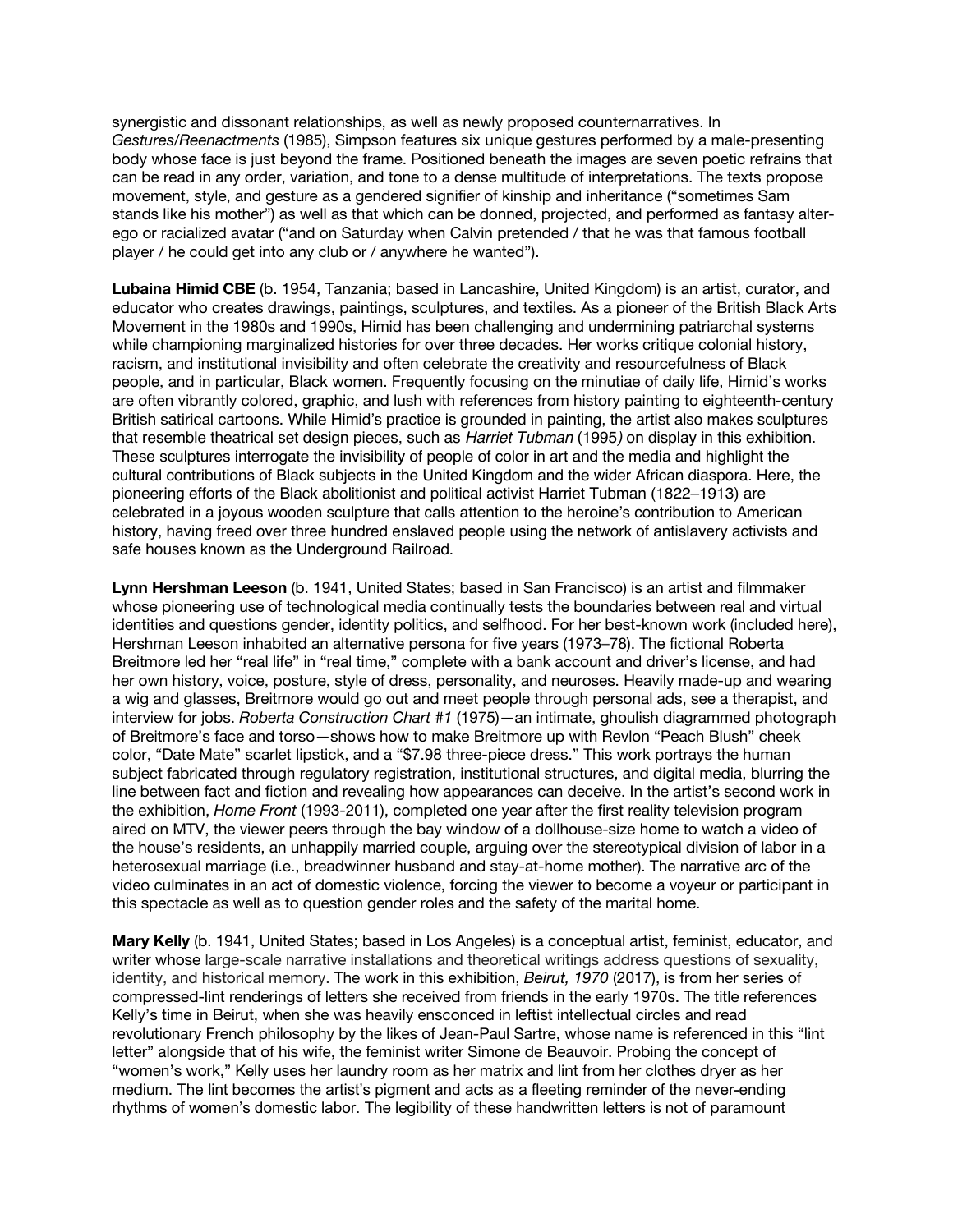importance to the artist, as she likens the fuzziness of the lint to our inability to recall moments from our past, in direct opposition to our current age of high-resolution digital imagery.

**Miatta Kawinzi** (b. 1987, United States; based in New York City) is a Liberian-Kenyan multidisciplinary artist whose practice centers site, movement, and bodily affect as core to Black queer storytelling. Working with sculptural sound and video installation, still and moving images, the voice and body, language, and site-responsive sculpture, Kawinzi re-conceives the self, identity, and culture through abstraction and poetics. Kawinzi's video *sweat/tears/sea* (2017) juxtaposes abstracted text and sound with imagery of water, land, and the artist herself. The work begins with a question: "how much can you hold?"—a haunting echo and backdrop to what follows. The work is an exploration of what can be expressed with words and what is beyond the limits of language.

**Sondra Perry** (b.1986, United States; based in Perth Amboy, New Jersey) explores the relationship between Black personhood, Black (dis)embodiment, and the Black body. Through a practice spanning sculpture, video, installation, and new media, Perry investigates the Black body as a machine and technology as an acutely racialized and gendered proxy and prosthetic. Included in the exhibition is *Graft and Ash for a Three Monitor Workstation* (2016), a bicycle workstation that brings the viewer faceto-face with the artist's avatar. The piece performs as an electric mirror and an impossible machine—a body without a body present that keeps shapeshifting as computational, viral, and memetic. Perry reveals how conceptions around Blackness are emblematic of the paradoxical fears of an anti-Black imagination harboring horror and anxiety at the prospect of being contaminated, transformed, or confronted by an alien "other."

**Tiona Nekkia McClodden** (b. 1981, United States; based in North Philadelphia) is a visual artist, filmmaker, and curator whose work interrogates understandings of time, memory, and intersubjectivities within Black communities. McClodden's series The Backlight (2016) is directly inspired by her research into Ana Mendieta's Silueta Works in Mexico series (1973–77). McClodden photographs herself wearing a retroreflective jacket and then creates sculptures with the jackets, providing the artist "the opportunity to confront my own silhouette. To walk with it in both day and night. To pronounce my Blackness." As with Mendieta's work, McClodden's silhouette becomes as much about absence as it is about presence, visualizing the process of becoming, being, and ceasing to exist altogether. In her self-portraiture, McClodden takes on the vernacular of the selfie, nodding to the ongoing dialogue of representations of Black people and Black embodiment as traveling through, and beyond, the internet.

**Toyin Ojih Odutola** (b. 1985, Nigeria; based in New York City) is a Nigerian-born, American visual artist known for her vivid multimedia drawings and works on paper. Odutola's complex renderings of the figure in representations of individuals and families engage fictional histories and rally the tradition of African/American portrait-making. Interested in how Black subjects have been represented within the canon of western portraiture, Odutola draws connections between the materials she uses (black ink, charcoal, and pastels) and an ongoing dialogue addressing Blackness—what Blackness is perceived to look like and how Black imagery circulates over time. Odutola has said, "I am weaving something that I hope is not necessarily about text, which is like a safety net for me, but rather about a visual language with cues that words cannot provide."

**Troy Montes Michie** (b.1985, United States; based in New York City) works across collage, painting, installation and sculpture, exploring the construction of identity through the lens of race, gender, sexuality, intimacy, and interplays of power. The artist credits his upbringing in El Paso, Texas—a border town where Mexican and American cultures collide and hyphenate—as foundational to the genesis of his collage practice. The layering found within Michie's work interrogates the reading of imagery across archival and contemporary visual culture, considering the intersection between things seen and unseen, and how to navigate the tenuous line between the two. In recent years, Michie's research into the cultural significance of the zoot suit—the broad-shouldered suit often worn by Black, Italian, and Latino men in the United States in the 1940s—and the garment's history that culminated in the Zoot Suit Riots